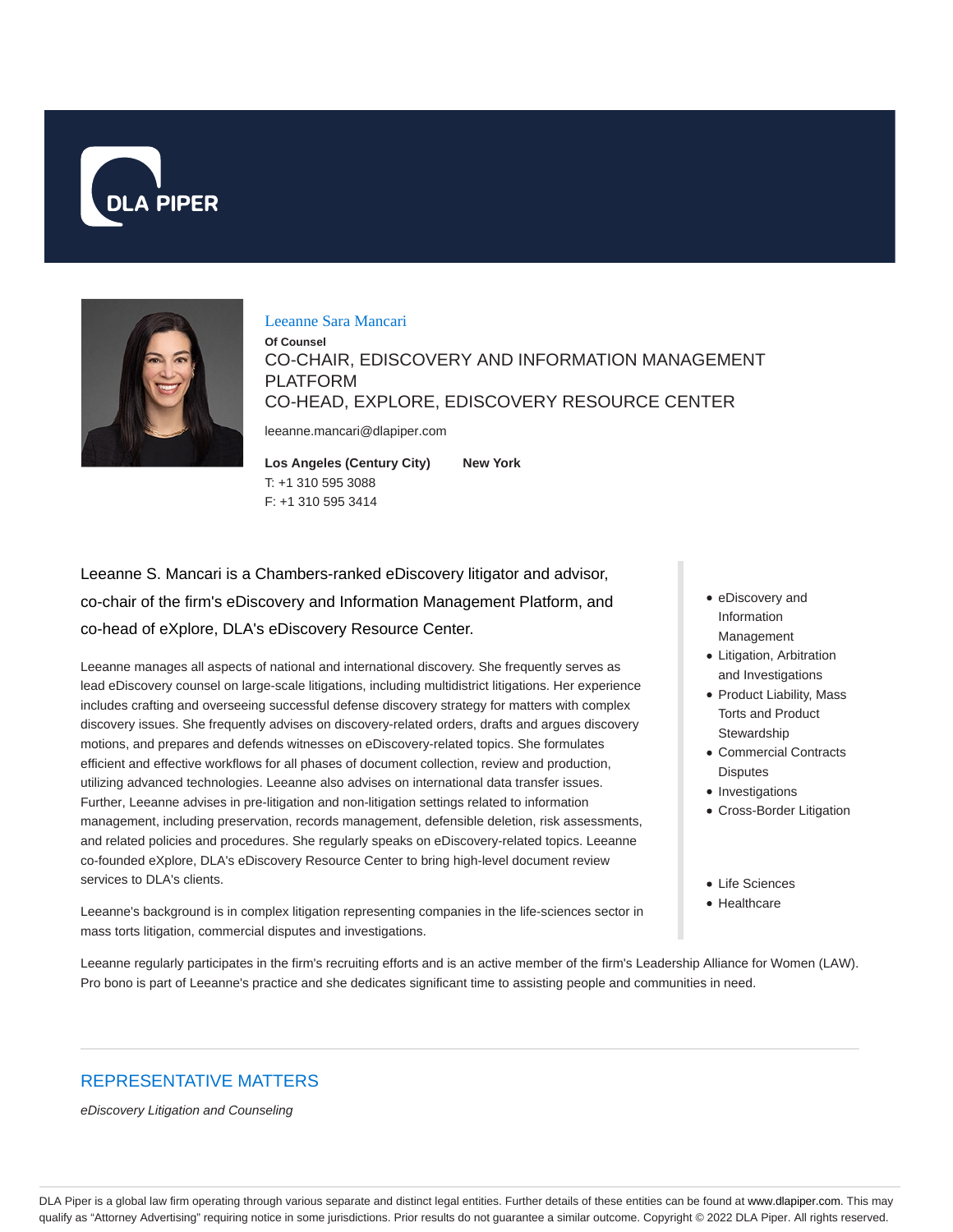- Advising large food and beverage entity with respect to discovery issues in similar lawsuits spanning the country involving personal injury and consumer fraud, focusing on maintaining consistent discovery approach and advising on complex preservation issues.
- Assisted global pharmaceutical company on numerous information governance initiatives, including defensible deletion projects, data eDiscovery risk assessments, and creation of corporate informative governance policy.
- Created eDiscovery risk assessment for large insurance company.
- eDiscovery counsel for client in a large complex products liability MDL; creating and overseeing eDiscovery strategy; responding to spoliation claims; preparing witnesses on eDiscovery issues.
- Retained as national eDiscovery counsel for pharmaceutical company; implemented eDiscovery policies and procedures, including preservation, legal hold and collection protocols; consulted on eDiscovery issues arising in various litigations; advised on foreign data collection.
- eDiscovery counsel for national insurer and eDiscovery contact for numerous litigations across country to ensure consistent approach to eDiscovery; negotiated eDiscovery issues with opposing counsel.
- Assisted global pharmaceutical client defend against discovery sanctions motion, prepared witnesses to testify on such issues; implemented record retention and litigation hold policies for foreign subsidiary; conducted data and information inventory assessment of foreign subsidiary and advised on retention procedures.
- Conducted inventory analysis for large insurance company to align records and data with records retention policies; drafted associated preservation procedures.
- eDiscovery counsel for accounting company on eDiscovery issues arising in government investigations and litigations.
- Counseled foreign tire company in potential product liability exposure in U.S. with regards to expectations for U.S. discovery.

#### Complex Litigation

- Defended large pharmaceutical company in several license agreement disputes pending in federal and state court.
- Acted as national counsel for pharmaceutical company in product liability multidistrict litigation.
- Retained as national counsel for Fortune 20 pharmaceutical company and its self-insurer in a national product liability/mass tort litigation consisting of federal multidistrict litigation and hundreds of state cases.
- Represented national consulting and auditing firm in multiple SEC and PCAOB investigations.
- Defended large U.S. pharmaceutical corporation in a litigation involving RICO and consumer fraud claims.
- Represented pharmaceutical company in a NJ state court litigation involving a failed M&A transaction.
- Represented pharmaceutical company in product liability litigation in NY State court coordinated proceedings.
- Represented pharmaceutical company as national settlement and ADR counsel in large mass tort litigation.

#### **CREDENTIALS**

#### **Admissions**

- New York
- California

#### **Recognitions**

- Chambers Global & USA 2022 - Band 4, USA eDiscovery & Information Governance 2021 - Band 4, E-Discovery & Information Governance
- The Legal 500 United States
	- 2022 Recommended, Dispute Resolution E-Discovery
	- 2021 Recommended, Dispute Resolution E-Discovery
	- 2020 Recommended, Dispute Resolution E-Discovery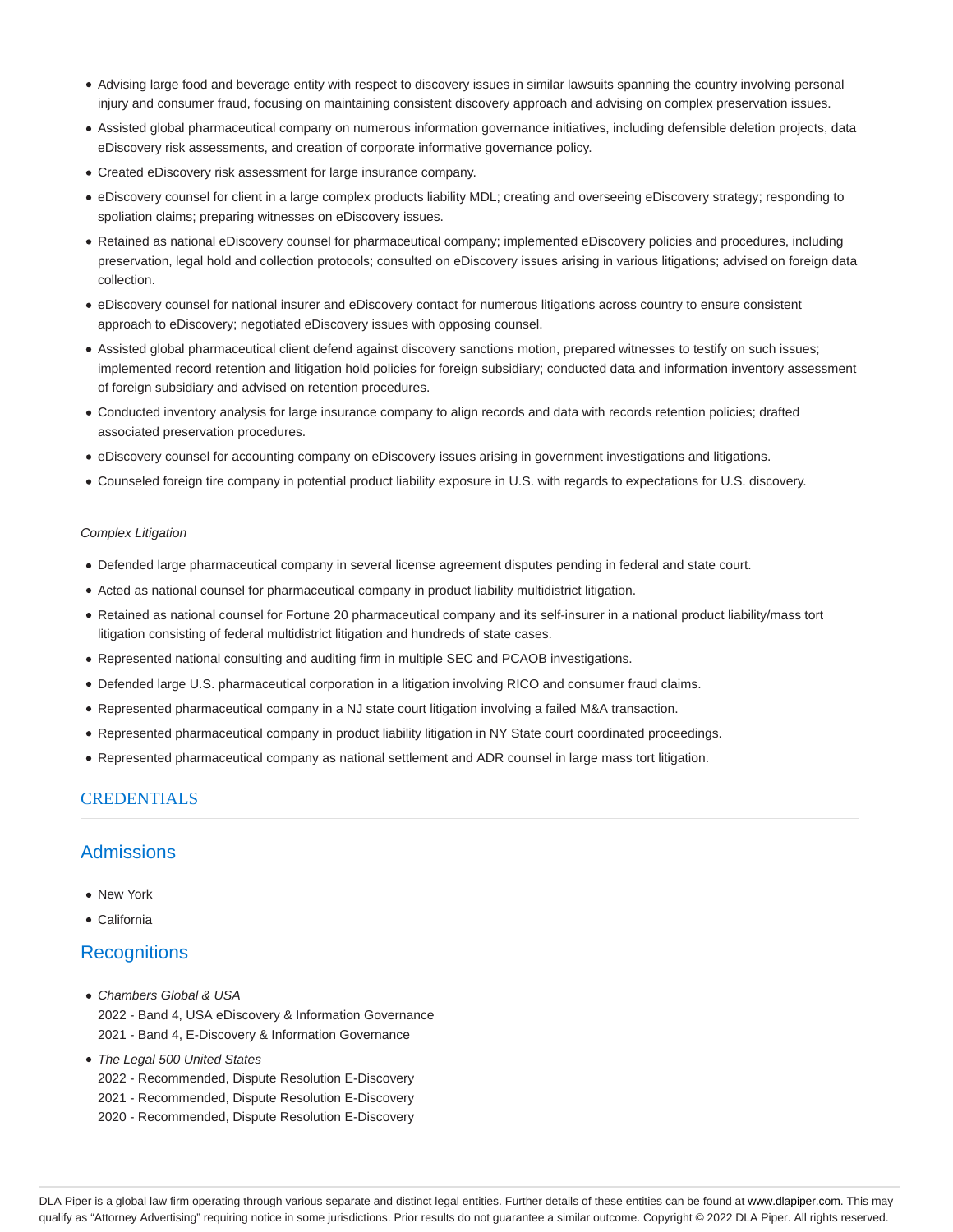• Named one of New York Metro Super Lawyer's Rising Stars and Top Women Attorneys in New York for 2014

# **Education**

- J.D., Fordham University School of Law 2004 Dean's List Fordham International Law Journal
- B.A., George Washington University 2000

## **Courts**

- United States Court of Appeals for the Second Circuit
- All New York state and federal district courts
- All California state courts
- United States District Court for the Eastern District of California
- United States District Court for the Southern District of California

## **Memberships**

- Steering Committee Member, The Sedona Conference, Working Group 6 (International Electronic Information Management, Discovery and Disclosure)
- Member of The Sedona Conference, Working Group 1 (Electronic Document Retention and Production)

#### **INSIGHTS**

# **Publications**

**Defensible deletion: The proof is in the planning**

5 February 2021 A framework for making defensible deletion an attainable goal.

**Rule 26(g) certification means more than guide and advise: Key takeaways**

12 August 2020

Sanctions were imposed on an attorney for failing to properly oversee the client's discovery process.

- Co-author and drafting team leader, "The Sedona Conference Commentary on the Effective Use of Federal Rule of Evidence 502(d) Orders" The Sedona Conference Journal, Vol. 23 (forthcoming 2022)
- Co-author, "Defensible Deletion: The Proof Is in the Planning," New York Law Journal, January 29, 2021
- Co-author, "The Sedona Conference Commentary on Legal Holds, Second Edition: The Trigger & The Process," The Sedona Conference Journal, June 2019
- Co-author, "Text, blood and rock 'n' roll," DLA Piper IPT News, Issue 36, Q4, 2017
- Co-Author, "Pre-Service Removal Jurisdiction: Congressional Intent or Litigation Gamesmanship," Defense Research Institute's In-House Defense Quarterly (Winter 2015) (with Christopher M. Strongosky, and E. Giovannie Mercado)
- Author, "Go Far with TAR: Technology Assisted Review Options for Drug and Device Cases," DRI Rx For the Defense (May 2013)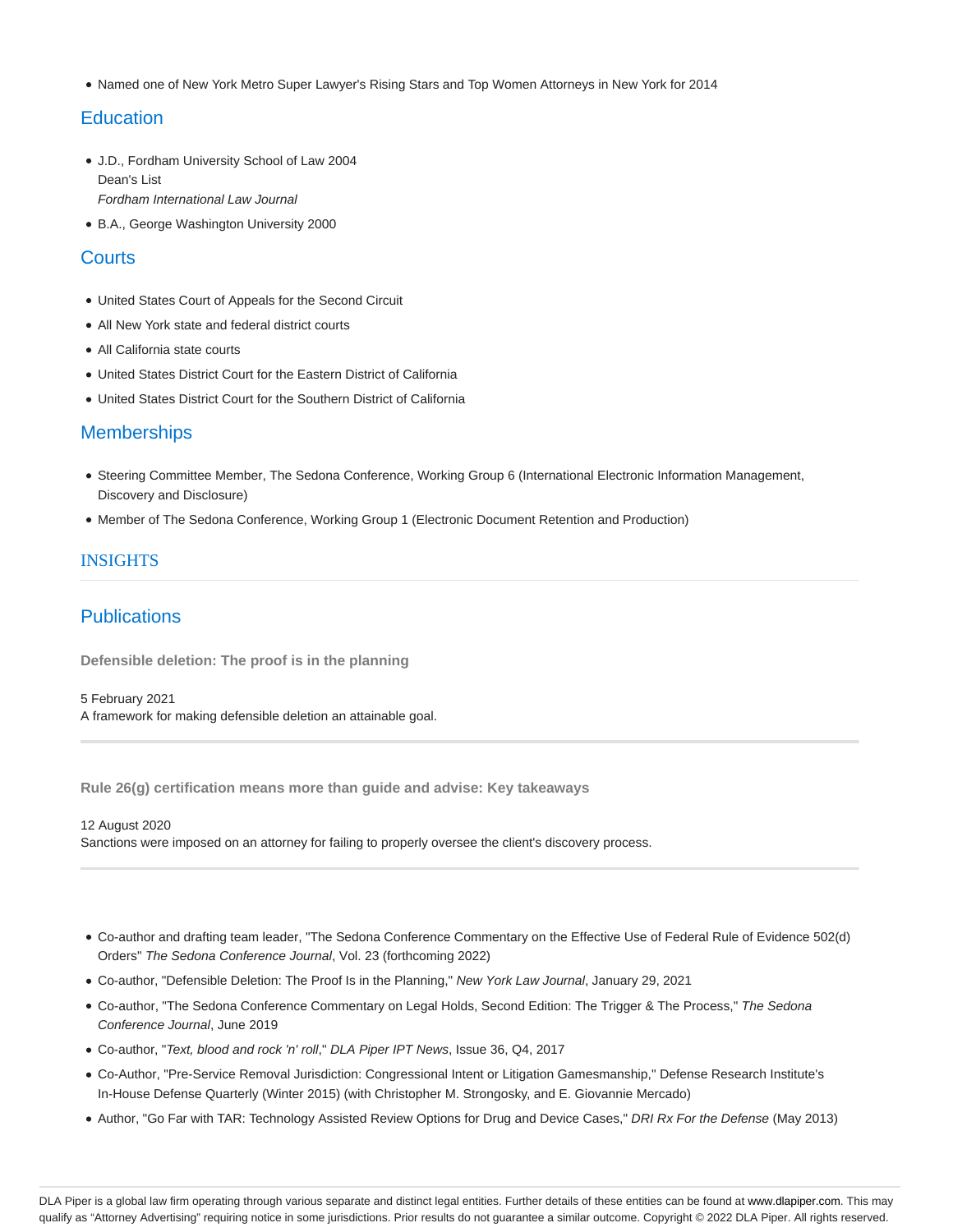Co-Author, "A Next Step Toward The Middle Ground: The U.K.'s Civil Justice Council's Latest Recommendations on Collective Action Reform in England and Wales," DRI Across Frontiers (Fall 2008) (with Christopher G. Campbell)

# **Events**

# Previous

**Ephemeral Messaging: Addressing eDiscovery Risks in Civil Litigation**

18 May 2022 **Webinar** 

**The Sedona Conference Working Group 1 Midyear Meeting 2022**

April 28, 2022 - 8:30 am to April 29, 2022 - 1:00 pm

**The AEDI Classroom - eDiscovery 101**

9 September 2021 | 12:00 ET Webinar

**Corporate clutter and defensible deletion**

15 September 2020 | 1:30 – 2:30 ET **Webinar** 

- Speaker, Dawn Raid Commentary, The 13th Annual Sedona Conference International Programme on Cross-Border Data Transfers and Data Protection Laws, Working Group 6 Meeting, June 29, 2022
- Speaker, Changes and Trends in TAR Case Law, The Sedona Conference Working Group 1 Midyear Meeting, Phoenix, AZ, April 29, 2022
- Speaker, Diversity in the Legal Sector: Branding or Sincere Initiative?, The Sedona Conference Working Group 1 Midyear Meeting, Phoenix, AZ, April 28, 2022
- Speaker, Ephemeral Messaging: Addressing eDiscovery Risks in Civil Litigation, sponsored by Innovative Driven, May 18, 2022
- Speaker, New technologies: Challenges and opportunities for practitioners, The Sedona Conference Working Group 6 Annual Meeting, Feb. 3-4, 2022
- Moderator and Speaker, The Sedona Conference Webinar on the Commentary on the Effective Use of Federal Rule of Evidence 502(d) Orders, July 14, 2021
- Speaker, Ethical Considerations in eDiscovery: Rules and Responsibilities, LegalWeek, Virtual, Mar. 16, 2021
- Moderator, The Sedona Conference Townhall on ESI Protocols, Virtual, Dec. 8, 2020
- Speaker, ESI Protocols, sponsored by Driven, Virtual, Oct. 21, 2020
- Speaker, The Sedona Conference Working Group 1 Midyear Meeting, Charlotte, NC, May 2-3, 2019
- Speaker, Hot Topics in eDiscovery, sponsored by Driven, Los Angeles, CA, Feb. 20, 2019
- Moderator, In-House Panel Discussion, "View From The Inside: What In-House Counsel Are Looking For From Their Outside Counsel Team," DRI Drug and Medical Device Seminar, May 16, 2014